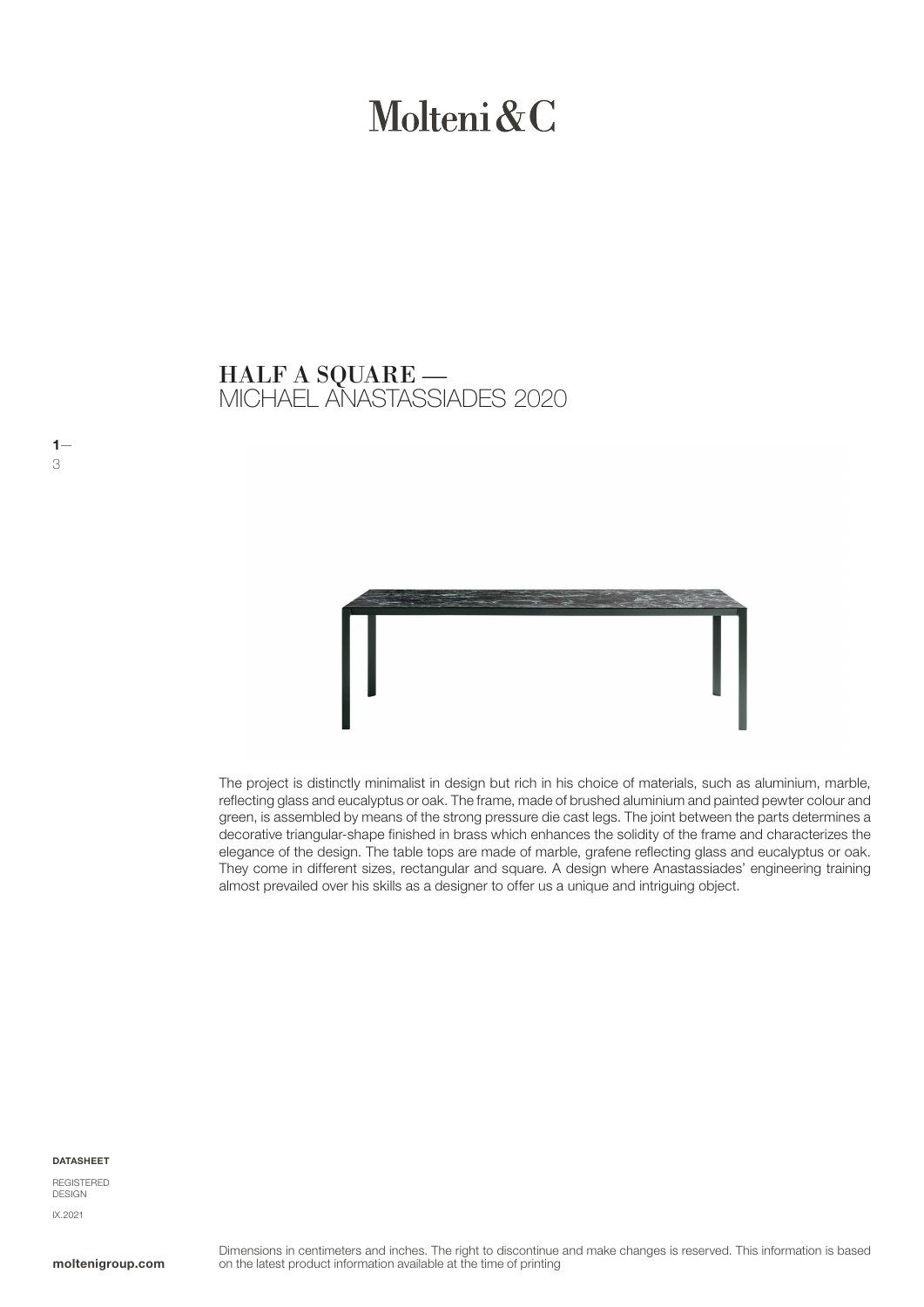#### HALF A SQUARE— **MICHAEL** ANASTASSIADES 2020

#### FINISHES

LEG/STRUCTURE FINISHES pewter colour (satin finish) green (satin finish)

TOP FINISHES eucalyptus graphite oak thermo oak grafene reflecting glass marble (silver wave, green alpine, Sahara noir, calacatta gold)

## Molteni&C

COVER FINISH internal leg cover in a brass finish for pewter colour/green structure

#### NOTES

Half a Square is also available with a special chalk white finish with fixed pairing:

- chalk white structure
- chalk white etched glass top
- ruby red leg cover

#### TECHNICAL INFORMATION

LEGS

Painted diecast aluminium with painted metal cover.

PERIMETER STRUCTURE Painted extruded aluminium.

WOOD TOP Medium density fibreboard panel with solid wood edges and surfaces covered in wood veneer.

GLASS TOP

Painted reflecting tempered glass, or on a support in chipboard with melamine facing, etched extra-clear tempered glass.

#### MARBLE TOP

In marble with water-repellent stain resistant treatment, with support in laminate.



#### DATASHEET

REGISTERED DESIGN IX.2021

### $2-$ 3